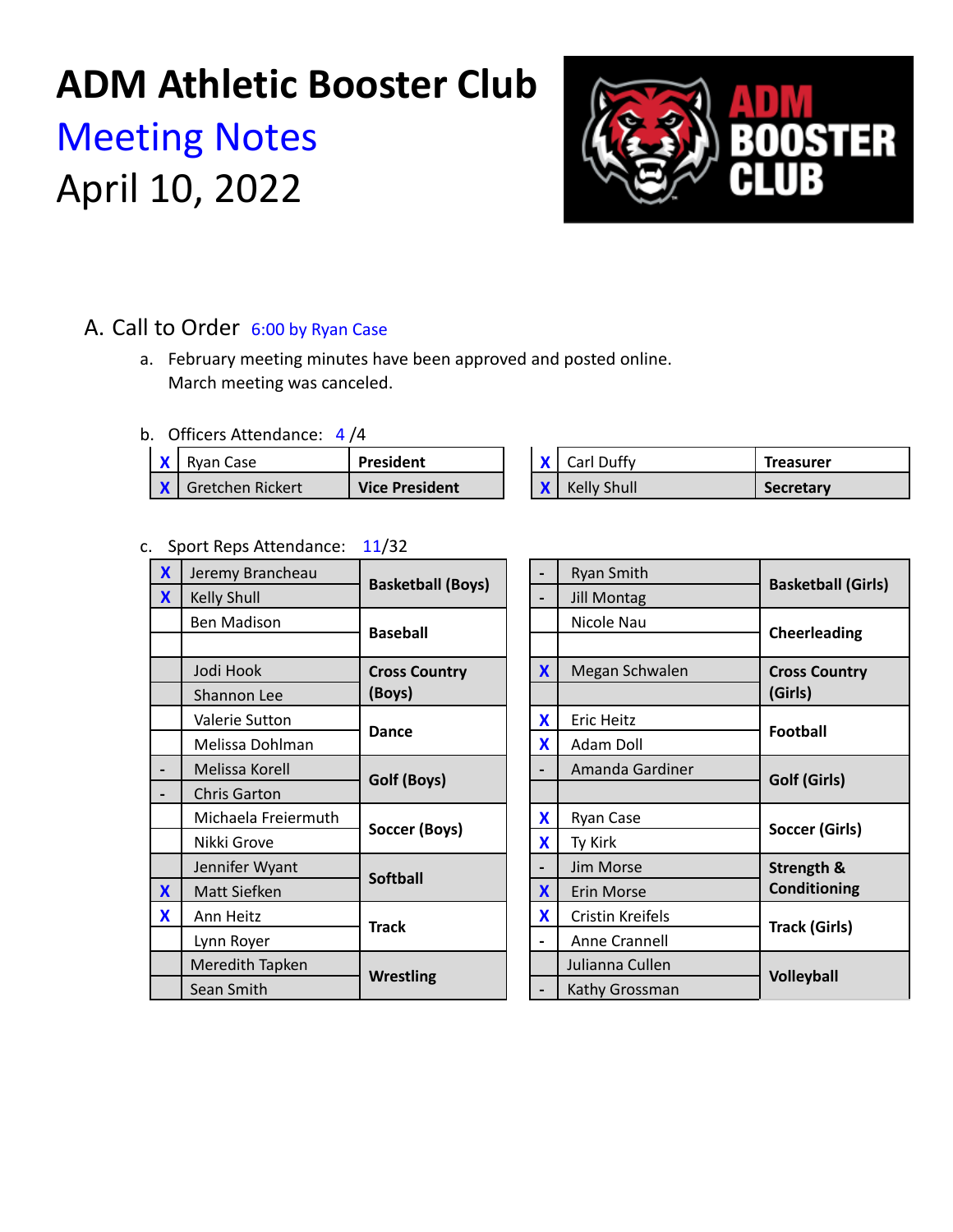## B. Guests

## a. **Matt Dufoe,** Shrine Bowl

Matt is a senior at ADM and a football, basketball and track athlete. He shared that he has been selected to play quarterback for the South team in the Iowa Shrine Bowl held on July 23rd at the Dome in Cedar Falls. With this honor they also request athletes to sell ads in the program. All proceeds go to childrens' hospitals in the Midwest sponsored by the Shriners.

## b. **Trevor Irwin**, new Volleyball Coach

Trevor lives in Adel and is a 6th grade teacher at DeSoto. He previously coached at ACGC and was a volunteer coach with the ADM team last year.

## c. **Kaitlyn Reams**, new Cheer Coach

Kaitlyn is an ADM Alumni. She previously was the ADM cheer coach, and now is back. Tryouts for next year have already been held and all squads are filled, including bringing basketball cheerleaders back.

## d. **Adam Crannell** , Touch Pro System

The Booster Club contributed funds when ADM purchased the Touch Pro system a few years back, so Adam (ADM's Information Systems Technician) came to demonstrate how Touch Pro works and ask for feedback on content for the athletic pages. All pictures previously hung in the Middle School commons have been digitized and uploaded for starters. Going forward, the Athletic Department will be taking on the task of updating team pictures and wall of fame athletes at the end of every sports season.

In addition to the TV in the commons, ADM's Touch Pro can be accessed online at: [https://admschools.touchpros.com](https://admschools.touchpros.com/) This link will be added to the school website.

## C. Committee Reports

## a. **Athletics Report** – Rod Wiebers, Activities Director

Spring sports are off to a good start and despite unpleasant weather, all teams have got to compete at least.

## Update on wrestling program:

- i. Chris Rupe (assistant football coach, strength and conditioning coach) has taken on the head coach position. Previous head coach Chris Hatchitt, will still be involved with the wrestling operations tasks.
- ii. Looking to start Girls Wrestling with a share agreement with other schools.